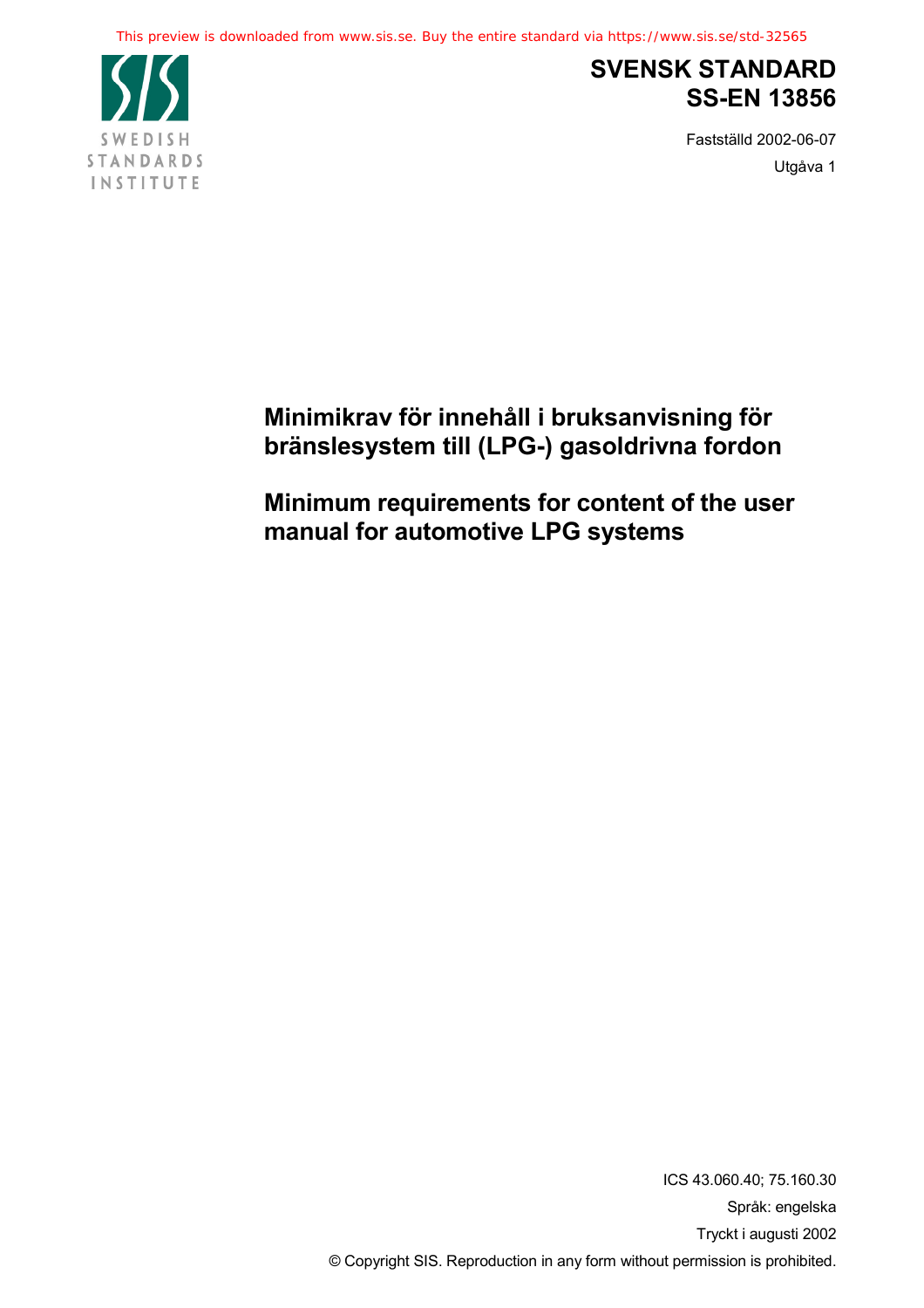Europastandarden EN 13856:2002 gäller som svensk standard. Detta dokument innehåller den officiella engelska versionen av EN 13856:2002.

The European Standard EN 13856:2002 has the status of a Swedish Standard. This document contains the official English version of EN 13856:2002.

Dokumentet består av 8 sidor.

Upplysningar om **sakinnehållet** i standarden lämnas av SIS, Swedish Standards Institute, tel 08 - 555 520 00.

Standarder kan beställas hos SIS Förlag AB som även lämnar **allmänna upplysningar** om svensk och utländsk standard. *Postadress*: SIS Förlag AB, 118 80 STOCKHOLM *Telefon*: 08 - 555 523 10. *Telefax*: 08 - 555 523 11 *E-post*: sis.sales@sis.se. *Internet*: www.sisforlag.se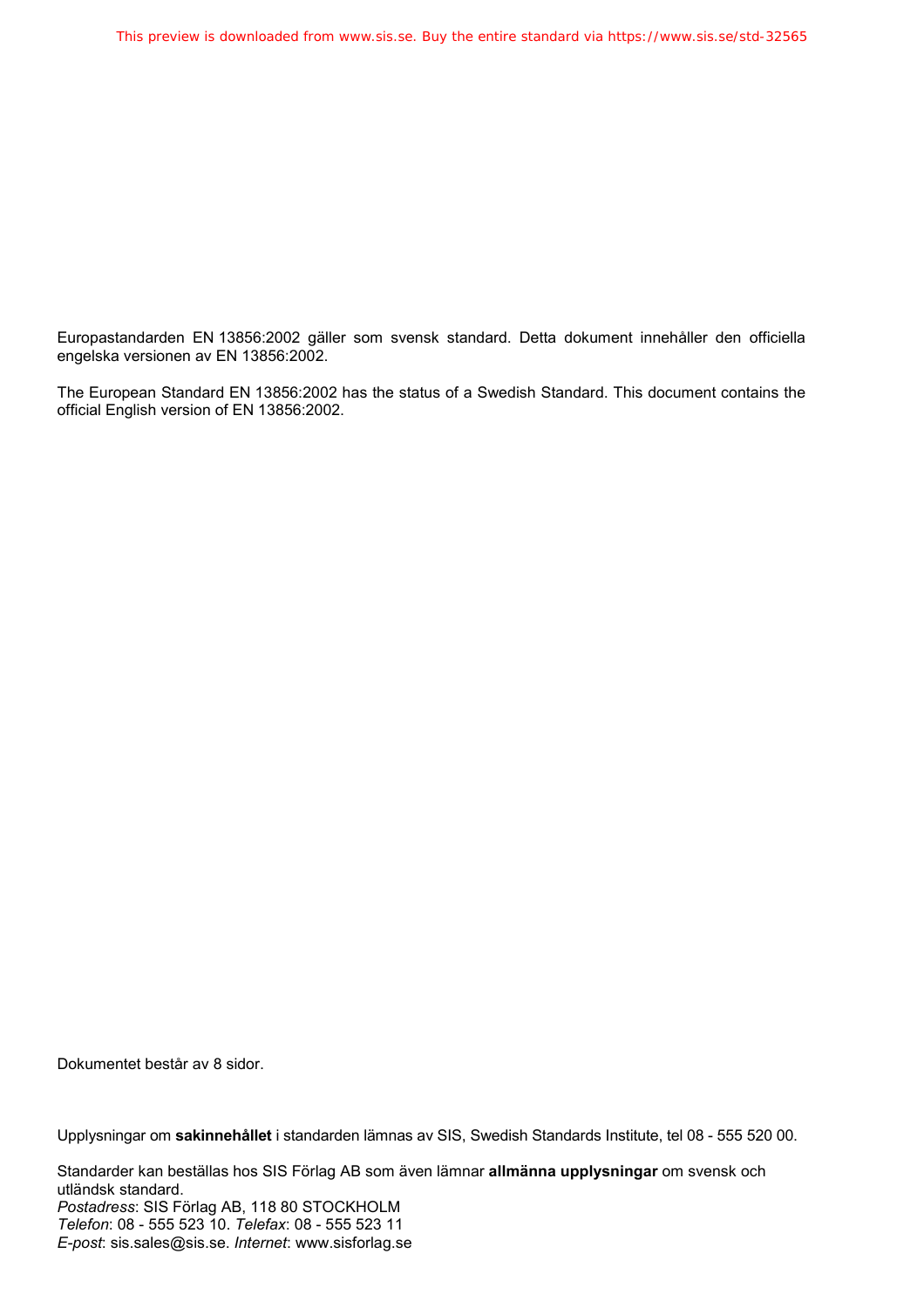# EUROPEAN STANDARD NORME EUROPÉENNE EUROPÄISCHE NORM

## **EN 13856**

May 2002

ICS 43.060.40; 75.160.30

English version

### Minimum requirements for the content of the user manual for automotive LPG systems

Exigences minimales pour le contenu du manuel utilisateur pour les systèmes GPL automobiles

Mindestanforderungen für den inhalt von Gebrauchsanleitungen für Flüssiggassysteme (LPG)

This European Standard was approved by CEN on 1 March 2002.

CEN members are bound to comply with the CEN/CENELEC Internal Regulations which stipulate the conditions for giving this European Standard the status of a national standard without any alteration. Up-to-date lists and bibliographical references concerning such national standards may be obtained on application to the Management Centre or to any CEN member.

This European Standard exists in three official versions (English, French, German). A version in any other language made by translation under the responsibility of a CEN member into its own language and notified to the Management Centre has the same status as the official versions.

CEN members are the national standards bodies of Austria, Belgium, Czech Republic, Denmark, Finland, France, Germany, Greece, Iceland, Ireland, Italy, Luxembourg, Malta, Netherlands, Norway, Portugal, Spain, Sweden, Switzerland and United Kingdom.



EUROPEAN COMMITTEE FOR STANDARDIZATION COMITÉ EUROPÉEN DE NORMALISATION EUROPÄISCHES KOMITEE FÜR NORMUNG

**Management Centre: rue de Stassart, 36 B-1050 Brussels**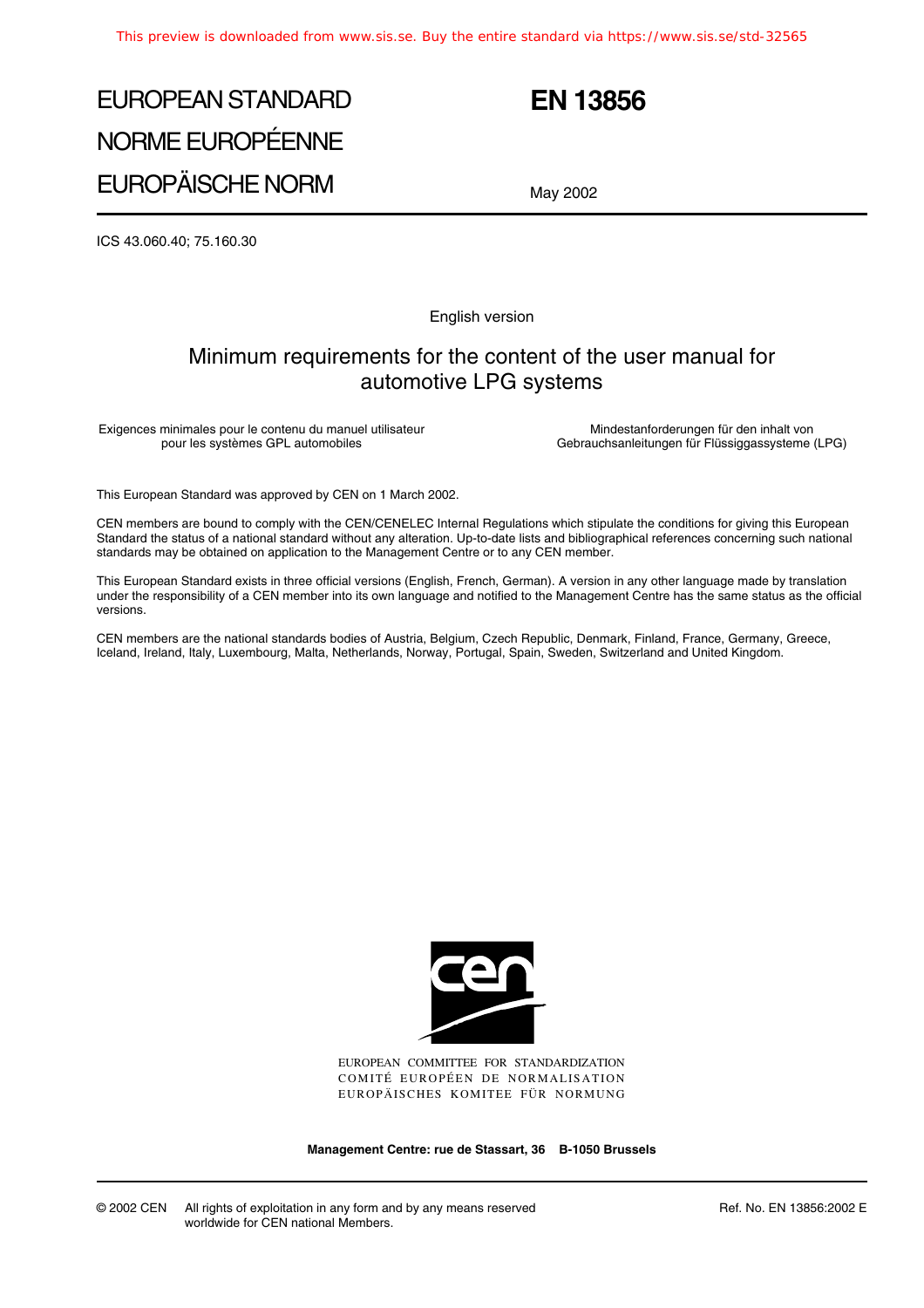### **Contents**

|              | page |  |
|--------------|------|--|
|              |      |  |
| 1            |      |  |
| $\mathbf{2}$ |      |  |
| 3            |      |  |
| 4            |      |  |
| 5            |      |  |
| 5.1          |      |  |
| 5.2          |      |  |
| 5.3          |      |  |
| 5.3.1        |      |  |
| 5.3.2        |      |  |
| 5.3.3        |      |  |
| 5.3.4        |      |  |
| 5.4          |      |  |
| 5.5          |      |  |
| 5.6          |      |  |
|              |      |  |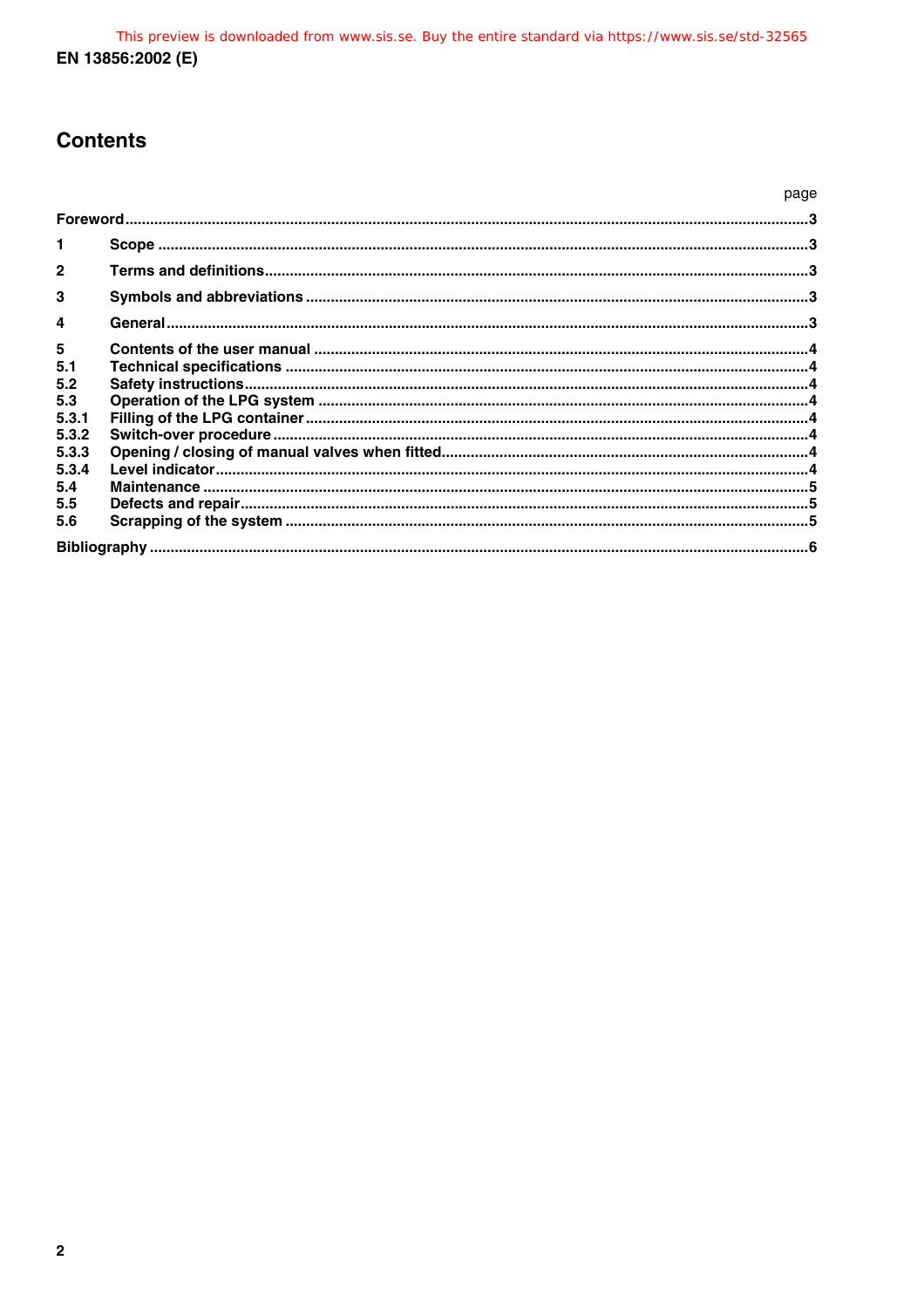### **Foreword**

This document EN 13856:2002 has been prepared by Technical Committee CEN/TC 286, "LPG equipment and accessories", the secretariat of which is held by NSAI.

This European Standard shall be given the status of a national standard, either by publication of an identical text or by endorsement, at the latest by November 2002, and conflicting national standards shall be withdrawn at the latest by November 2002.

According to the CEN/CENELEC Internal Regulations, the national standards organizations of the following countries are bound to implement this European Standard: Austria, Belgium, Czech Republic, Denmark, Finland, France, Germany, Greece, Iceland, Ireland, Italy, Luxembourg, Malta, Netherlands, Norway, Portugal, Spain, Sweden, Switzerland and the United Kingdom.

#### **1 Scope**

This European Standard specifies the minimum requirements for the contents of the user manual for Automotive LPG propulsion systems fitted in road vehicles.

This standard does not cover the user manual for forklift trucks or other industrial machinery.

#### **2 Terms and definitions**

For the purposes of this European Standard, the following terms and definitions apply.

#### **2.1**

#### **user manual**

document providing information about starting up, running in, operation of, servicing of and minor maintenance of the LPG system

#### **2.2**

#### **LPG system**

system primarily composed of an LPG container in accordance with prEN 12805 and a number of other components in accordance with prEN 12806

#### **3 Symbols and abbreviations**

LPG is Liquefied Petroleum Gas

#### **4 General**

**4.1** The purpose of the user manual is to inform the end-user about the characteristics and safety aspects of the installed LPG system.

**4.2** The user manual shall be issued by the LPG system manufacturer and supplied to the user of the LPG system.

**4.3** The manufacturer of the LPG system shall include all the information that is required to ensure the correct functioning and safe operation of the LPG system.